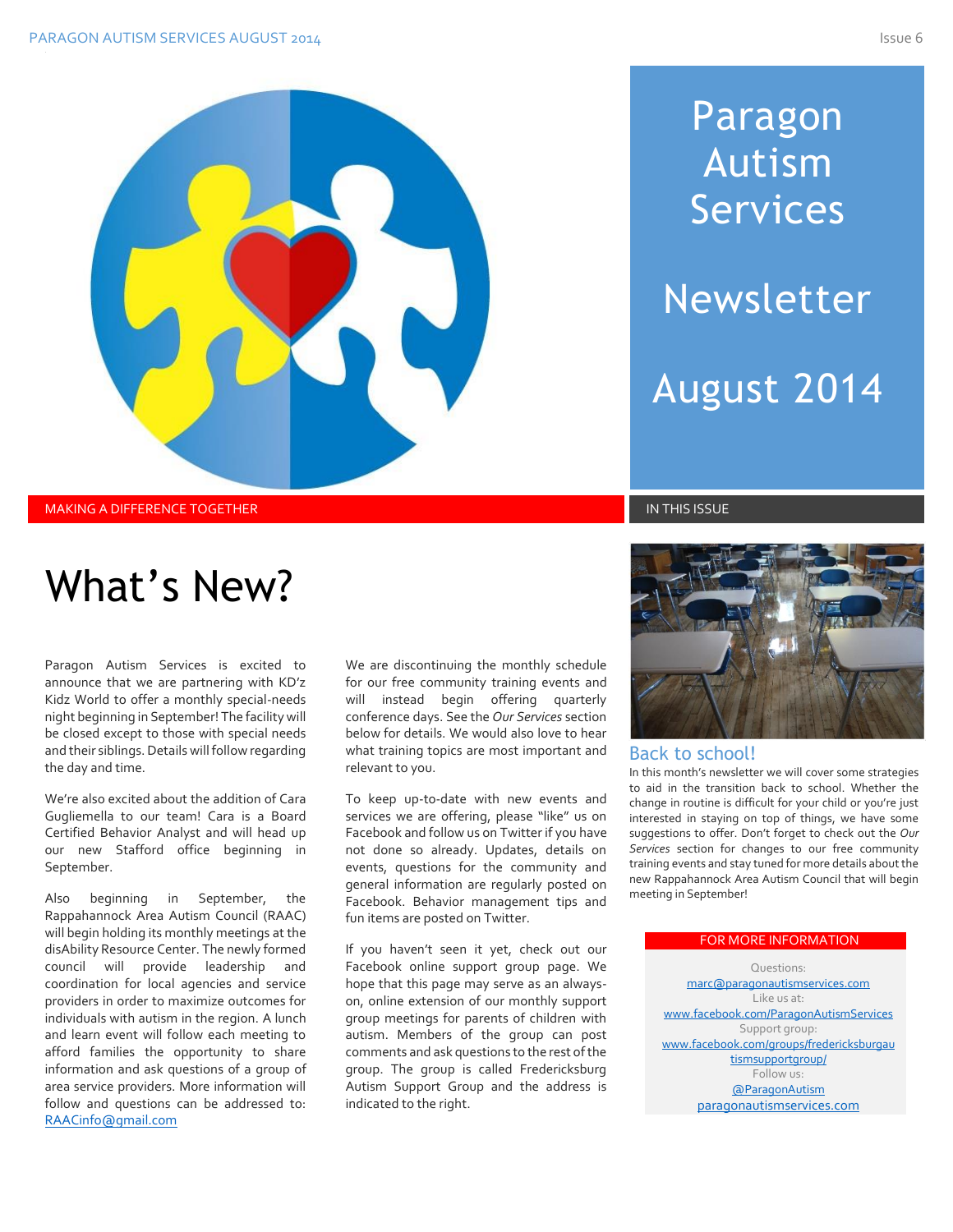## Our Services

#### **In-Home Applied Behavior Analysis**

Paragon Autism Services provides Applied Behavior Analysis (ABA) to individuals ranging in age from 2-21 diagnosed along the autism spectrum. Our services include individualized ABA therapy delivered to the client in their home, parent/caregiver education and training, educational advocacy, collaboration with other service providers and assistance in locating resources. ABA is a service provided through Virginia's Medicaid program, covering 100% of the cost for services. Children with a diagnosis of Autism can qualify for Medicaid through the EDCD waiver, regardless of family income level.

#### **Educational Advocacy**

Paragon Autism Services is pleased to announce that we are now offering educational advocacy and consulting services as a standalone service to families in Fredericksburg city, Spotsylvania, Stafford, King George and Caroline counties. Our rate for advocacy will be \$60.00/hour and pro bono services will be offered on a limited basis to those with demonstrated need. Contact us for more information.

#### **Parent Support Group**

Paragon Autism Services hosts a monthly support group for parents/caregivers of children with Autism. Co-hosted by the Autism Society of Northern Virginia, meetings will take place at Paragon's offices on the second Tuesday of every month from 6-8 PM. Meetings are free and open to anyone, and free childcare will be provided to children on the spectrum. RSVP is required and should be sent in advance to receive childcare.

#### **CPR & First Aid Training**

Marc, our Community Outreach and Education Facilitator, is now a certified CPR and First Aid instructor. Paragon will soon begin offering CPR/First Aid courses to area families at a nominal cost. Additionally, Paragon is now offering CPR/Fist Aid training to local human services and educational agencies at a discounted rate. Please contact us for details

#### **Community Trainings**

Free community training events will now be offered on a quarterly basis in a conference format. Guest speakers will be featured and a variety of topics will be offered at each event. Quarterly conferences will take place on Saturdays and the first will be held in November. These training events will remain free and open to anyone. More details will follow regarding the November conference.

#### **Playgroup Outings**

We have begun our playgroup outings for children with autism/Asperger's. These meetings will take place at local recreational facilities and are designed to foster increased social contact between children and allow for a friendly environment in which they can play as they wish. Playgroups will provide a casual, free-play event. The only costs for playgroup meetings will be admission fees charged by the planned facility. Playgroups will be open to any child with autism and their siblings. Though these meetings will be open to children of any age, we anticipate most participants will be between two and eight years old.

#### **Social Skills Training**

Additionally, we are still interested in providing intensive social skills training as a separate service, but must have appropriate peer pairings in order for participants to derive the most benefit. If you are interested in this service for your child, please contact us.

#### **Lending Library**

.

We recently began a lending library at our office, and though it's a humble beginning, we hope to see it grow quickly. There are books on many autism related topics, including education, special education law, behavior analysis, skill development, as well as memoirs. Please take a look the next time you're here. Any donations will also be graciously accepted!



#### WHY ABA?

ABA is the science of changing behavior through the manipulation of environmental factors. Through the use of ABA strategies our team brings about positive and meaningful change. ABA strives to increase and teach socially acceptable behaviors through skillbuilding and the reduction of inappropriate behaviors to include aggression, self-injurious behaviors, tantrums and elopement. ABA is a scientifically validated approach for the treatment of individuals with Autism Spectrum Disorder.

We help reduce inappropriate behaviors to include aggression, self-injurious behaviors, elopement and noncompliance.

We help clients build functional skills including:

Language and conversation skills

Socialization and play skills

Self-help skills to include grooming, toileting, and eating skills

Replacement behaviors for and reduction of undesirable behaviors

Cooperation and compliance skills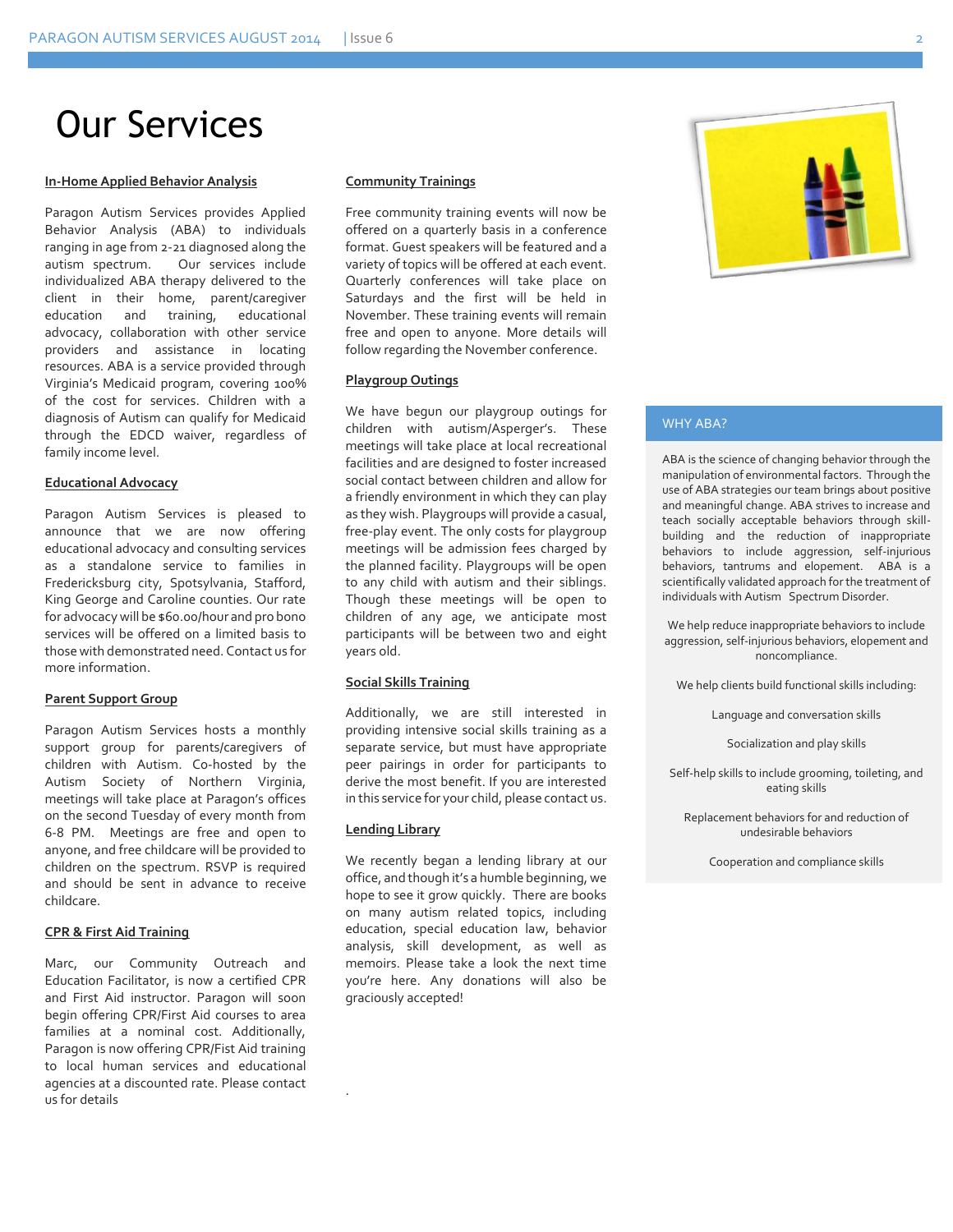### Getting Ready

If the back to school time of year is a challenge for your family, there are a few things to consider. For the school year to go well, it helps if everyone is prepared. Let's talk about a few simple strategies to help prepare yourself, your child and your child's teacher.

To prepare yourself, especially if you know that school can be challenging for your child, the first thing you'll want to do is ensure that you know who all the relevant staff are at school. Not just your child's teacher, but also any therapists they'll see, the administrator in charge of special education, the special education chairperson, etc. Sorting all this out at the beginning of the year will save time and help prevent confusion and miscommunication should questions or concerns arise during the course of the school year. Another good idea to implement at the start of the year is to set up a nice big binder – divided by month – for all documentation to be filed in. Of course, if you're already the organized type you might as well go ahead and subdivide by category (e.g., tests, homework, discipline). In any event, these records will prove invaluable in getting a true, measurement-based grasp on your child's progress over time, and will aid in making your case should you need to seek changes to your child's placement, services, etc.

As far as helping prepare your child for the return to school, getting them in for a tour is always a good idea if they'll be attending a new school. It's probably best to do this during the summer when it will be less overwhelming, and most schools offer open houses for just these types of visits. Allowing your child to meet their new teacher is a good idea too, especially if they don't always respond well to new people.

If possible, riding the bus route to school before the first day could be very helpful as well. If appropriate, social stories and similar planning events can be helpful for children who might be anxious about returning or who have difficulty with new routines.

Regarding your child's teacher/s, it may be helpful to put together a short biography of your child to provide them. This wouldn't necessarily contain the same information included in your child's IEP, but would instead detail more about likes and dislikes, strengths and weaknesses and what to expect in terms of behavior and performance. This type of document is meant to be an up-to-the-minute description that will help prevent surprises and emphasize your child's strengths and best qualities. Be sure to include an explanation of which strategies you believe do or do not work for your child behaviorally and educationally. You'll want to keep this brief, as it's a busy time for everyone, and there will be opportunities for more in-depth conversation moving forward.

If you feel that these types of strategies will not be enough, you'll want to consider what you can do to ease your child into the school year and reward them for their success. One option would be to attend half-day for a few days before attempting full-day attendance. As soon as the day is over, you'll want to provide some reward to your child for having completed the day. If difficulties persist, reach out to the school staff and attempt to formulate a plan for success together. Forging positive relationships with school staff from the start will lead to a more pleasant experience and better outcome for all.

# Welcome back<br>to school.



#### Support Group

The positive response to our parent support group in collaboration with the Autism Society of Northern Virginia has been overwhelming. There is a clear need for more centralized information on resources and services in the area, and we hope that these meetings can be a first step in establishing this. We welcome any feedback or suggestions you can offer. Meetings will continue on the second Tuesday of each month. Childcare is provided for children on the spectrum. RSVP required.



Playgroup Outings Our August playgroup at the YMCA playground in Patriot Park was a blast! We had a great turnout and everyone had a good time. We'll send out details later in the month regarding the September outing.

#### HEADS UP!

Stay tuned for more details regarding the new monthly special-needs night at KD'z Kidz World beginning in September and the first quarterly conference we'll put on in November!